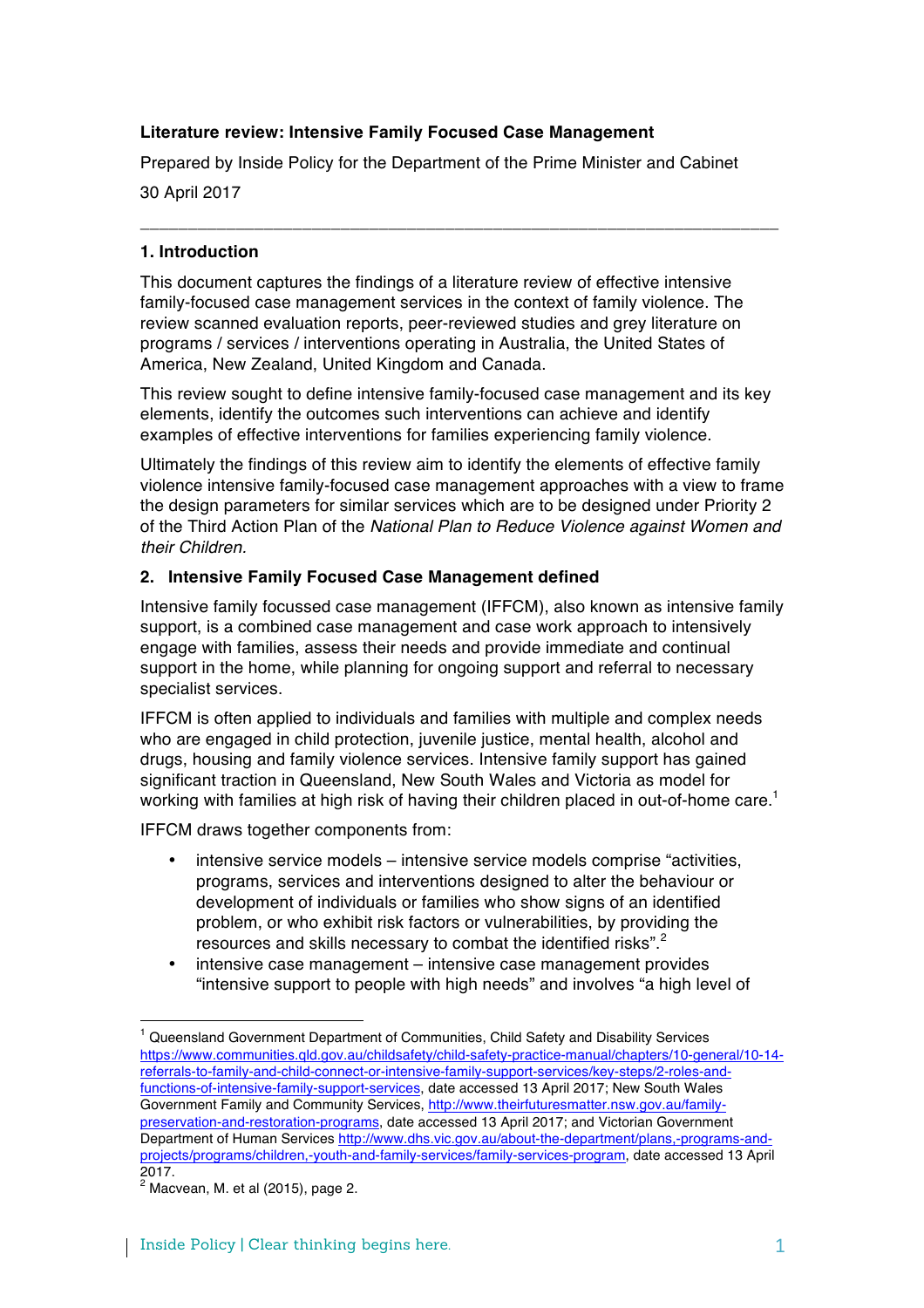contact and intense relationship" with young people and their families that are receiving the service. The service aim is to reduce high-risk behaviour and increase stability. These services include "intensive outreach and support, extended hours of service availability, and after-hours crisis support and intervention". 3

- family support services these are preventative services that assist and support parents in their role as caregivers and are provided by communitybased organisations. "Family support is any intervention which helps parents develop their strengths and resolve problems that could potentially lead to child maltreatment and family disruption". <sup>4</sup>
- family preservation services in families that have become dysfunctional, preventative family support services may no longer be sufficient. In these situations, family preservation services aim to intervene and "avoid placement of children and youth into out-of-home care by ensuring child safety and improving family functioning and parenting practices"<sup>5</sup>. These services are short term, family-focused and generally also crisis-focused.

With these components in mind, IFFCM can best be described as:

- intensive characterised by a high-level of contact with, and level of participation by, the service user(s) which results in smaller caseloads for  $case$  managers $6$
- focused on families with high needs<sup>7</sup>
- specialist in that service users can access particular support to help them address their needs<sup>8</sup>
- flexible in that the intervention ebbs and flows at the pace of the user $<sup>9</sup>$ </sup>
- strengths-based and practical in that IFFCM does not use a deficits model and assists users to achieve tangible outcomes.<sup>10</sup> and
- comprehensive in the needs that it addresses and how it addresses them by using referral pathways to link users into a broader network of supports.<sup>11</sup>

By providing this intensive family-level support, IFFCM – depending on its policy context – aims to:

• negate or minimise further involvement by statutory services such as Child Protection and Juvenile Justice in a family's life.<sup>12</sup>

  $3$  Ibid.

 $4$  Ibid.

 $<sup>5</sup>$  Ibid.</sup>

 $6$  Berry Street, independent child welfare and family services provider in Victoria, from website at https://www.berrystreet.org.au/case-management accessed 27 March 2017; Taldumande Youth Services website at https://www.taldumande.org.au/how-we-help/intensive-family-support-program/ accessed 30 March 2017; MacKillop Family Services website at https://www.mackillop.org.au/casemanagement accessed 30 March 2017; Samartians website at

http://www.samaritans.org.au/service/intensive-family-support/ accessed 30 March 2017.

 $8$  Ibid.

 $\frac{9}{10}$  Ibid.

<sup>11</sup> Ibid.<br><sup>11</sup> Ibid.<br><sup>12</sup> Berry Street, independent child welfare and family services provider in Victoria, from website at https://www.berrystreet.org.au/case-management accessed 27 March 2017; Queensland Government Department of Communities, Child Safety and Disability Services

https://www.communities.qld.gov.au/childsafety/child-safety-practice-manual/chapters/10-general/10-14 referrals-to-family-and-child-connect-or-intensive-family-support-services/key-steps/2-roles-andfunctions-of-intensive-family-support-services, date accessed 13 April 2017; New South Wales Government Family and Community Services, http://www.theirfuturesmatter.nsw.gov.au/family-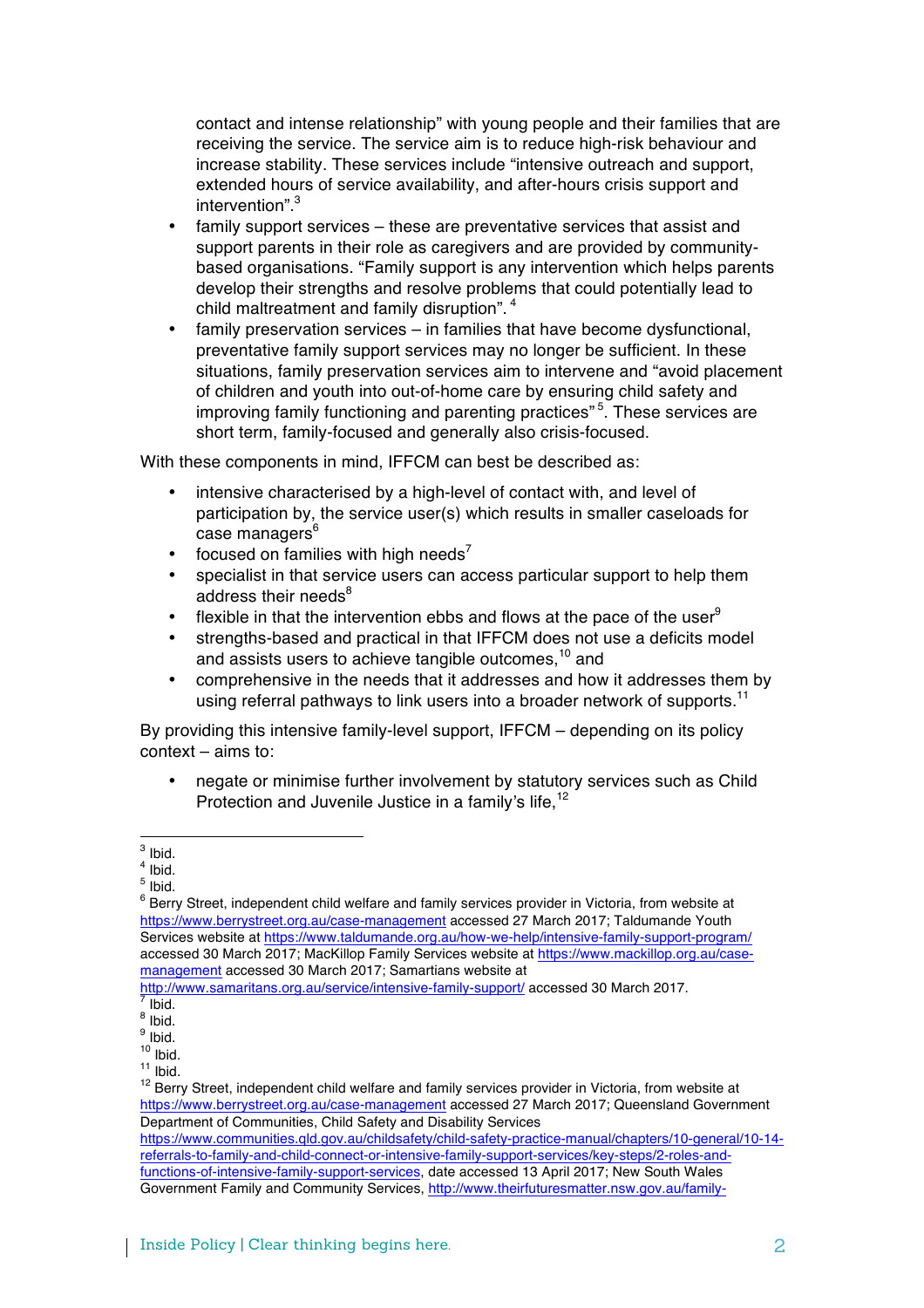- $\bullet$  reduce family breakdown,<sup>13</sup>
- $\bullet$  strengthen relationships.<sup>14</sup>
- build communication skills between family members,<sup>15</sup>
- build capacity to help manage complex issues,<sup>16</sup> and
- link families into appropriate specialist supports.<sup>17</sup>

#### **How IFFCM applies to Indigenous communities**

The following core elements form the basis of intensive family support services for Indigenous families:

- matching services to child and family needs
- working with the statutory agency
- building partnerships with family members
- providing a mix of practical, educational, therapeutic and advocacy supports to children and families
- intensity and duration of service delivery
- family participation in decision making and case planning, and
- providing services in culturally-competent and respectful wavs.<sup>18</sup>

In the context of Indigenous intensive family support services, the case manager role also includes:

- consulting with the statutory agency, government and other non-government workers
- participating in and sometimes leading inter-agency case planning and review forums
- advocating for family members with other agencies, and
- organising referrals and appointments, and arranging transport.<sup>19</sup>

Case managers engage with Indigenous families that have usually experienced "entrenched, complex or multiple difficulties" <sup>20</sup> and may already have been in contact with health, welfare and other services. Case managers identify services that will meet the family's needs and refer the family on; these services may be in the case manager's own organisation, with an external specialist service provider, or may be a universal service. The key consideration for referral is to find the service that best meets the family's needs.

Case managers with Indigenous families also negotiate with statutory agencies to make the goals agreed with families meaningful and achievable.<sup>21</sup> For example, a statutory goal of stopping drug use may be unrealistic and will be negotiated by the case manager to become 'reduce drug use'. This negotiation role may be quite

<u> Alexandro de la contrada de la contrada de la contrada de la contrada de la contrada de la contrada de la co</u>

preservation-and-restoration-programs, date accessed 13 April 2017; and Victorian Government Department of Human Services http://www.dhs.vic.gov.au/about-the-department/plans,-programs-andprojects/programs/children,-youth-and-family-services/family-services-program, date accessed 13 April 2017; and Day et al (2016).

<sup>13</sup>Taldumande Youth Services website at https://www.taldumande.org.au/how-we-help/intensive-family-<br>support-program/ accessed 30 March 2017.<br><sup>14</sup>lbid.

المادة.<br><sup>15</sup>Ibid.<br><sup>16</sup> MacKillop Family Services website at <u>https://www.mackillop.org.au/case-management</u> accessed 30 March 2017.<br><sup>17</sup> Day et al (2016).

<sup>&</sup>lt;sup>18</sup> Tilbury (2014), page 8.<br><sup>19</sup> Ibid.<br><sup>20</sup> Ibid. <sup>21</sup> Ibid.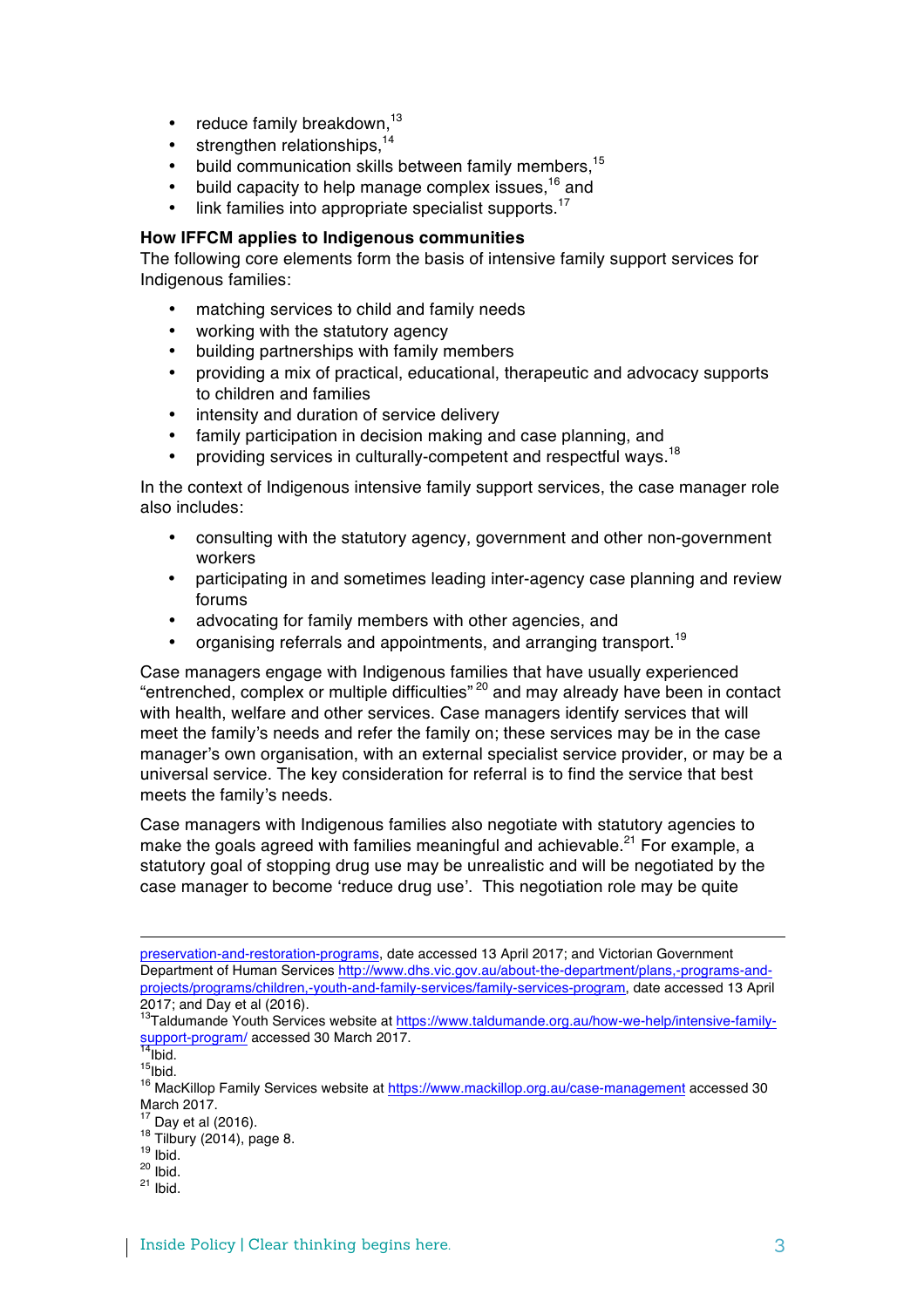important in achieving effective service outcomes, as statutory goals for families are often:

- too complex (i.e. numerous goals involving numerous sub-goals)
- too vague (e.g. link family with drug and alcohol services, improve parenting),  $\alpha$ r
- redundant or based on incomplete information (e.g. complete drug or alcohol rehab course, which had already occurred).

Case management with Indigenous families in remote or regional locations is also often complicated – and arguably all the more necessary – by families re-locating to a regional centre or city while receiving services or transitioning from them (e.g. moving from Cape York or Palm Island to Townsville, or to Alice Springs from surrounding communities). "In some cases, parents have moved to where their children have been placed or to where medical treatment is available, and support services are not available in their home community"<sup>22</sup>.

According to Tilbury (2013) service delivery within a case management framework, in which goals are developed, implemented and monitored and services coordinated, is a significant factor in "family support services achieving positive outcomes for Aboriginal and Torres Strait Islander families" where there are child protection concerns and complex and multiple needs.<sup>23</sup>

To be effective, intensive support for Indigenous families must be delivered using a case planning approach that matches services to family needs.<sup>24</sup> The case planning is necessary to:

- adopt a trauma-informed care approach which identifies and understands the root causes of family issues
- address practical barriers to achieving family goals, and
- build on family strengths for sustainable gains in family functioning. $^{25}$

#### **3. Key components of IFFCM**

The literature highlights a number of common features across IFFCM models. These are: risk and needs assessment; case planning; case worker / coordinator; referral pathways; and wrap around support.<sup>26</sup> Each of these is described in more detail below.

# **Risk and needs assessment**

The commencement of IFFCM involves some form of "family needs or strengths assessment"<sup>27</sup>, which then informs the development of a family plan (see case planning below).

Led by a case-manager a comprehensive assessment at intake is conducted.<sup>28</sup> This can include an identification and assessment of:

• past and current service intervention data and information on the child(ren), parents and family

<sup>&</sup>lt;sup>22</sup> Ibid.<br><sup>23</sup> Ibid.<br><sup>25</sup> Ibid, page 62.<br><sup>25</sup> Macvean, M. et al (2015).<br><sup>27</sup> Ibid.<br><sup>28</sup> Child Trends, https://www.childtrends.o<u>rg/programs/family-centered-intensive-case-management/,</u> date accessed 27 March 2016.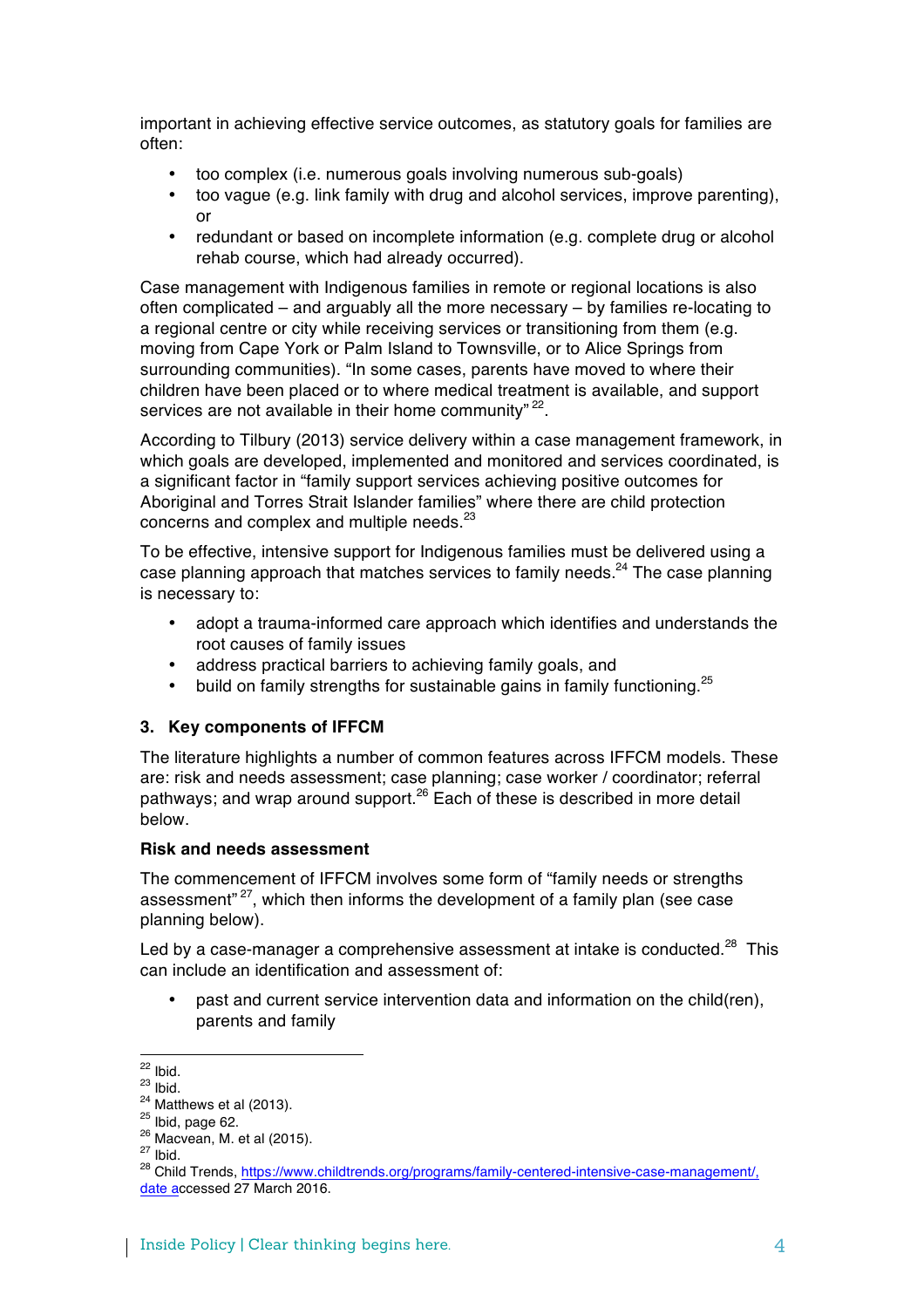- service providers currently involved in the family's life
- individual family member needs through self-assessments and / or clinical diagnostic tools, and
- the children, parents and family's strengths including the their aspirations. $29$

Risk assessment in family violence context requires providers to:

- understand what family violence is;
- understand what risk factors increase a family's exposure to violence (for example pregnancy); and
- seek input from victims of family violence as to their level of risk.<sup>30</sup>

This information is analysed and collated to form a case plan or family plan, which outlines how a family will address its needs and manage its risk.

### **Case planning**

Following the assessment of need and risk, a case plan or family plan is developed. This plan – which in the instance of family violence or child protection includes a safety plan – is developed in close collaboration with the family.

The plan identifies the goals of the intervention and the actions the family must take to achieve them. The family plan is used as a guide for the IFFCM where all parties go back a reflect on their progress and adherence with what has been agreed.

### **Case worker / case coordinator**

A highly-skilled case manager is responsible for:

- assessment of family needs or strengths
- individualised or family-based plan
- working in collaboration with families, and
- discussion, as opposed to didactic, lecture-style service delivery.<sup>31</sup>

To achieve the above, case managers need a range of intervention skills, they need to understand the service system within which they operate, understanding of. individual, family and societal issues impacting parents' protection and care of their children, and be knowledgeable in assessment and intervention frameworks in relation to family violence and child protection.<sup>32</sup>

#### **Referral pathways**

A critical element of case management providing referral pathways or connecting clients with providers of services identified in the family's case plan. Such services can include (and are not limited to) counselling, mental health, medical, addiction support, housing, education, employment.

It is also critical that IFFCM is connected with the right services to ensure that families have a clear and seamless entry point to IFFCM support.

# **Wrap around support**

<sup>&</sup>lt;sup>29</sup> http://www.community.nsw.gov.au/kts/case-management/elements#assessment, date accessed 13 April 2017.

<sup>&</sup>lt;sup>30</sup> Family Violence Risk Assessment and Management Framework,

http://www.dhs.vic.gov.au/\_\_data/assets/pdf\_file/0006/581757/risk-assessment-risk-managementframework-2007.pdf, date accessed 13 April 2017.<br> $^{31}$  Webster, M. (2013).<br> $^{32}$  Ibid.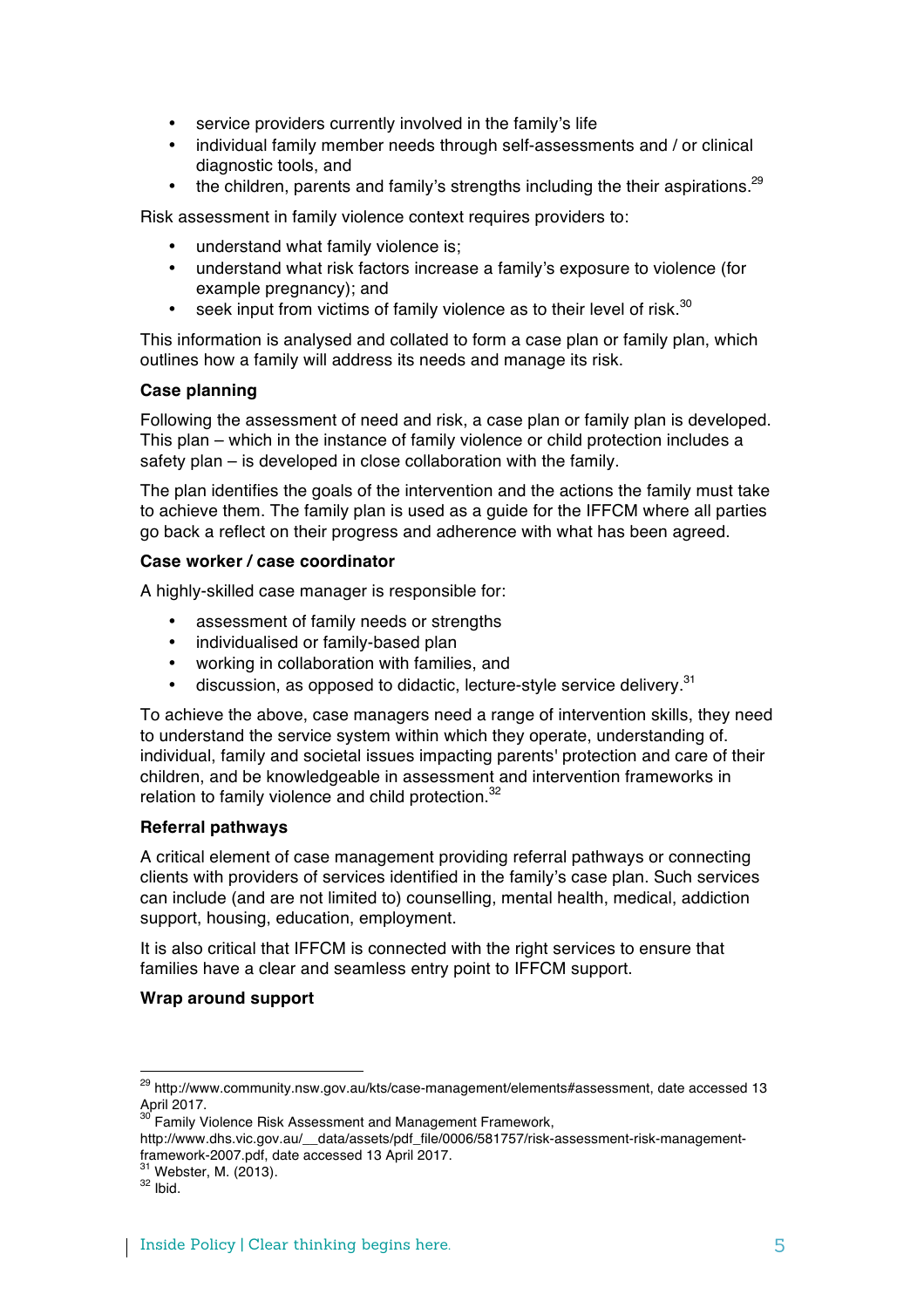Wrap around is "a defined, team-based process for developing and implementing individualised care plans for youth with serious and complex needs and their families".<sup>33</sup> In the IFFCM context, this often means a multidisciplinary team comprised of clinicians, social workers, care coordinator, mental health workers, child protection workers and others are involved in the planning of care for a family.

The involvement of these disciplines and their respective organisations means that a family and the individuals within the family are able to access a broader network of support, referral pathways are clearer making services easier to access, and risk can be better identified and managed through regular monitoring and communication between providers.

### **Mixed mode: outreach, group, individual and community settings**

The literature suggests that outreach to families, including home-based interventions, are the most effective in the context of IFFCM.<sup>34</sup> However, most important is meeting the family in an environment that is comfortable to them. In some situations this may be a community organisation or within a service provider.

IFFCM is provided to the family and specific interventions or support can be provided to individuals within the family or the family as a whole on a group-basis (with other families) or individually.

### **Duration and intensity**

The intensity of service delivery has been "characterised by high family support hours per week, low caseloads for workers, a consistent caseworker for each intervention and short-term time limited interventions" 35.

The highly effective MST-BSF model described below engages with families three times per week for between six to nine months. Other programs can last up to 18 months to two years.

The most effective non-MST-BSF interventions were delivered in the home over a period of no more than six months. <sup>36</sup> To be effective, interventions for families experiencing domestic violence, for teenage parents, for families with a child at risk of removal, and for trauma-informed interventions, required up to a year.<sup>37</sup>

# **4. What IFFCM can achieve**

There is scant evaluative data and other studies on the effectiveness of IFFCM for addressing violence in Indigenous communities. Despite this, a number of mainstream IFFCM programs have been evaluated, with some studies being randomised controlled trials or quasi-experimental. These studies provide useful insight into what IFFCM can achieve with at-risk families.

Various quasi-experimental studies, randomised controlled trials and outcomes evaluations have found that different IFFCM approaches can:

- Reduce a family's involvement with statutory child protection.<sup>38</sup>
- Reduce the number of days a child is placed in out-of-home care.<sup>39</sup>
- Reduce, or in some instances cease, a parent's substance misuse.<sup>40</sup>

<sup>&</sup>lt;sup>33</sup> Quick et al (2014).<br><sup>34</sup> Macvean, M. et al (2015), page 2.<br><sup>35</sup> Matthews, G. et al (2013), page 58.<br><sup>36</sup> Macvean, M. et al (2015).<br><sup>37</sup> Ibid. <sup>38</sup> Schaeffer et al (2013), pp 596-607; and Day et al (2016).<br><sup>39</sup> Stirli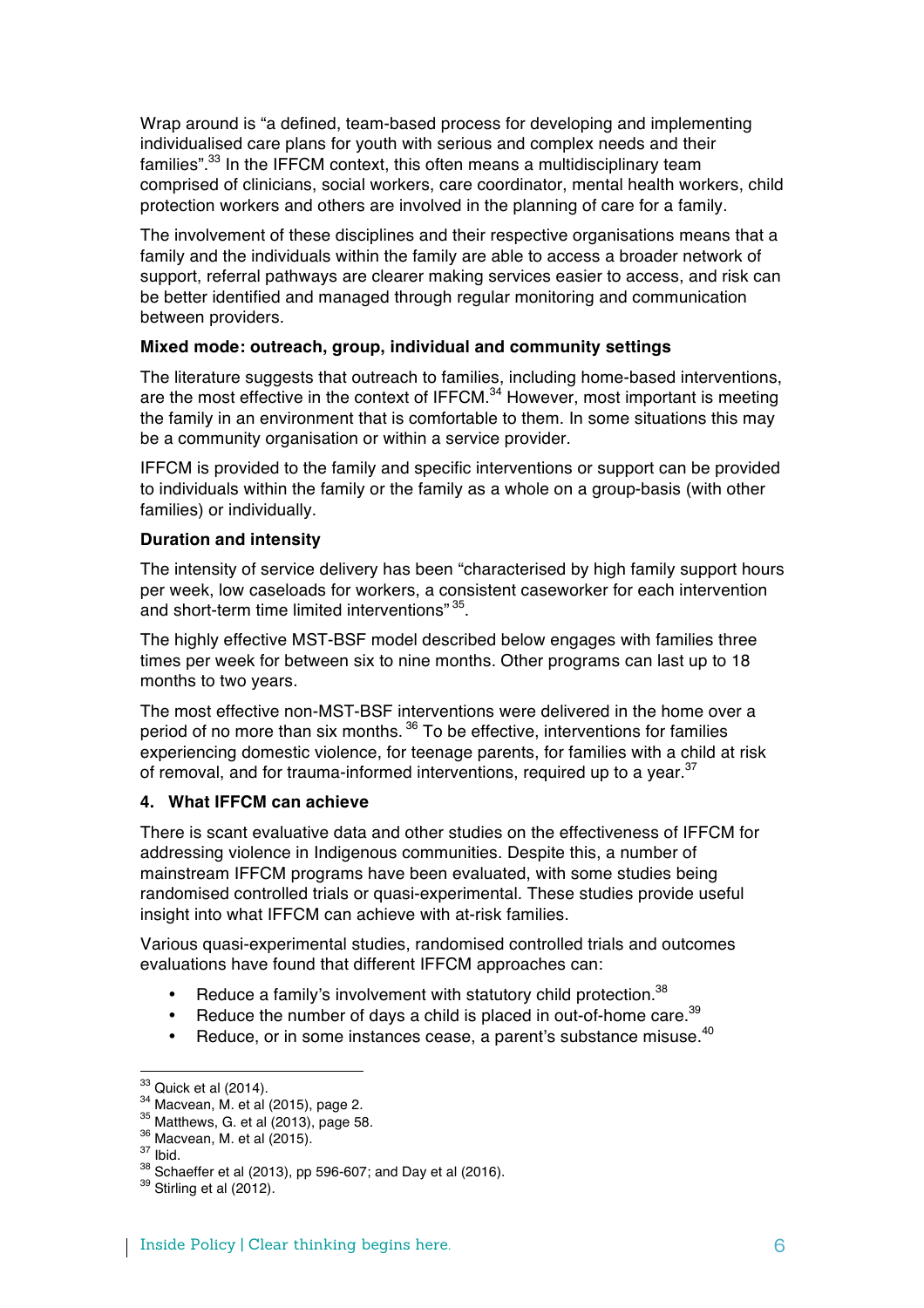- Reduce a parent's violent or abusive behaviour towards their child.<sup>41</sup>
- Increase a child's feelings of safety and wellbeing.<sup>42</sup>
- Reduce a child's feelings of anxiety and depression.<sup>43</sup>

In addition to the above participant level outcomes that can be achieved, IFFCM delivered from a strengths-based approach by a highly skilled case manager as with the Indigenous family program *Brighter Futures*, can rebuild trust between families – especially Indigenous Australian parents – and support services.<sup>44</sup> As a result, at-risk families are more likely to seek and maintain the assistance they require.

# **5. Examples of effective IFFCM services**

Described below are four IFFCM programs that have achieved success at either a participant and / or family and community level. Each model explored describes the program, the outcomes achieved and how it achieved those outcomes.

# **In-home, intensive mixed-interventions: MST-Building Stronger Families**

Designed in the United States, MST-Building Stronger Families (BSF) is a 'treatment model for families experiencing co-occurring physical abuse and/or neglect and parental substance abuse'.<sup>45</sup> This intervention applies Reinforcement Based Therapy for substance abuse in the home with families. It is strengths-based and grounded in a Social Ecological Model of practice.

MST-BSF aims to:

- negate the need for a child to be removed from their family and placed in outof-home care
- keep children safe, and
- support the parent in attaining abstinence in substance misuse.<sup>46</sup>

A recent five-year randomised clinical trial showed medium to large effect sizes on clinically significant outcomes for participants as follows:

- reduction in parental alcohol and drug use during treatment
- improved mental functioning
- improved parent-child relationship
- reduction in mothers' maltreatment of children (by three times), and
- children were less likely to experience maltreatment.<sup>47</sup>

MST-BSF achieved the above by focusing on the nine MSF principles of:<sup>48</sup>

- 1. Finding the 'fit' this involves understanding 'the "fit" between identified problems, how they play out and make sense in the entire context of the child's environment'.
- 2. Positive and strengths focused this involves emphasize the positives they find and use strengths in the child's world as levers for positive change.

<u> 2002 - Andrea San Andrew Maria (h. 1888).</u><br>2003 - Andrew Maria (h. 1882).

<sup>&</sup>lt;sup>40</sup> Schaeffer et al (2013), pp 596-607.<br>
<sup>41</sup> Ibid.<br>
<sup>42</sup> Crusto et al (2008).<br>
<sup>43</sup> Ibid.<br>
<sup>43</sup> Schaeffer et al (2012).<br>
<sup>45</sup> Schaeffer et al (2013), pp 596-607.<br>
<sup>46</sup> http://www.mstcan.com/multisystemic-therapy-buildin April 2017.<br><sup>47</sup> Schaeffer et al (2013), pp 596-607.

<sup>48</sup> https://prezi.com/sitgskezbhko/multi-systemic-therapy-building-stronger-families/ and http://mstservices.com/what-is-mst/nine-principles, date accessed 13 April 2017.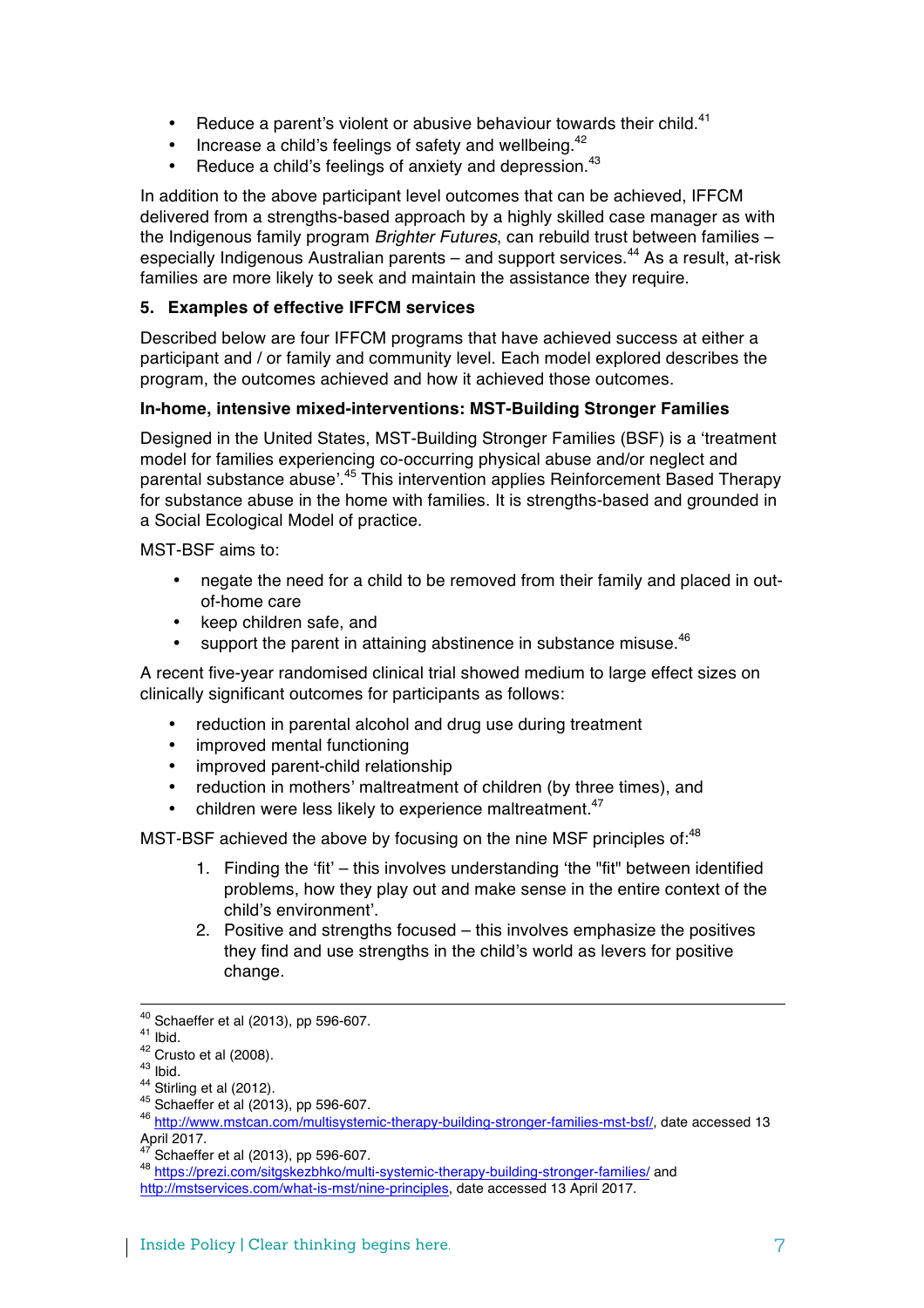- 3. Increasing responsibility this involves designing interventions that promote responsible behaviour and decrease irresponsible actions by family members.
- 4. Present-Focused, Action-Oriented, Well Defined this involves understanding what is currently going on in the child's life, the family building goals and monitoring their progress.
- 5. Targeting sequences of behaviour this involves applying interventions to family, school, friends.
- 6. Developmentally appropriate this requires interventions to be the right fit for the child's age and developmental stage.
- 7. Continuous effort this requires all family members to adhere to the interventions and work towards the agreed goals on a daily or weekly basis.
- 8. Evaluation and accountability this involves the MST team monitoring adherence.
- 9. Generalisation this involves building the capacity of the family to continue their efforts beyond the program.

The above principles are applied to a home-based program of support where a clinical team works intensively with the family three times per week for between six to nine months.49 The clinical team is comprised of a 'supervisor, three masters-level therapists, a family case manager and a part-time psychiatrist<sup> $50$ </sup>.

The clinical team, led by the supervisor, works closely with Child Protection services to ensure that risks are appropriately managed.

While treatment strategies are family dependent, common treatments include:

- safety planning
- cognitive behavioural therapies for managing anger and addressing trauma
- reinforcement based therapy for substance misuse
- family therapy to improve communication and problem solving, and
- counselling with the parent(s). $51$

# **Family intervention for adolescents who perpetrate family violence: Family Focused Therapy**

Family Focused Therapy (FFT) works with families where an adolescent in the family has behavioural or emotional problems. The family is generally referred to FFT services by juvenile justice, child protection, school or mental health services.<sup>52</sup>

A range of studies including randomised controlled trials of FFT have shown the intervention has, compared to control groups:

- reduced rates of recidivism
- reduced harm behaviours
- increased attendance at school
- reduced placements in out-of-home care, ands
- improved family dynamics including communication.<sup>53</sup>

FFT has achieved the above outcomes by working with families in clinical and homebased settings over a short-term period: 12-14 sessions for up to five months. <sup>54</sup> FFT

 $\frac{\frac{49}{50} \frac{\text{http://www.mstcan.com/about/}}{\text{libid}}}{\text{libid}}$ , date accessed 13 April 2017.<br>  $\frac{51 \text{ libid}}{\text{libid}}$ .<br>  $\frac{52 \text{ http://www.ftllc.com/about-fft-training/clinical-model.html}}{\text{http://www.ftllc.com/about-fft-training/clinical-model.html}},$  date accessed 29 April 2017<br>  $\frac{53 \text{ http://www.ftllc.com/about-fft-training/clinical-model.html}}{\text{http://www.ftllc.com/about-f$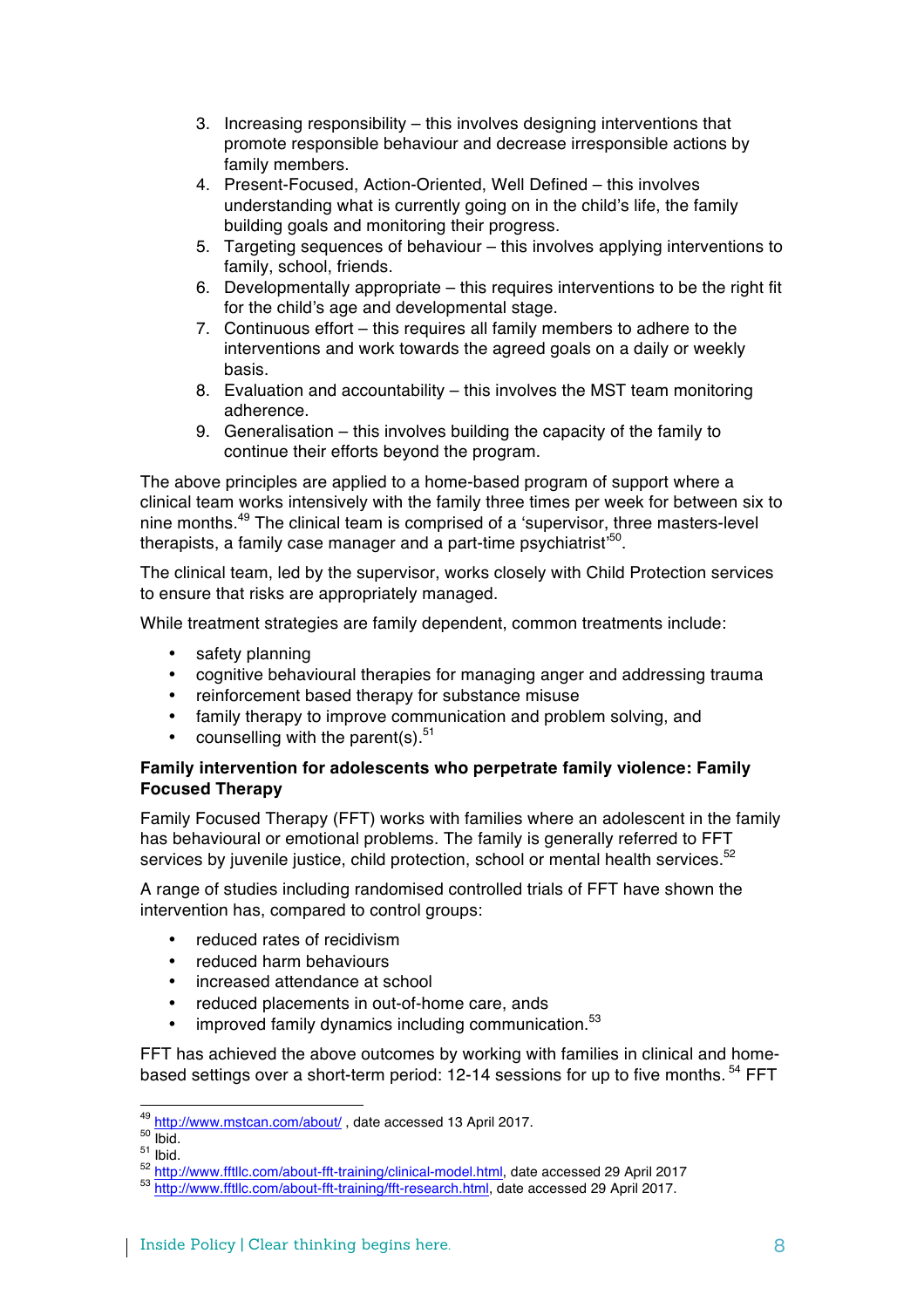is a strength-based model that identifies and amplifies a family's protective factors while identifying and reducing their risk factors.

FFT is built around the following five components:<sup>55</sup>

- Engagement this centres around the therapists engagement with the family and building trust in order to set a solid foundation for the intervention.
- Motivation this focuses on building hope for change while reducing hostility conflict and blame. Here a therapist will use techniques to interrupt negative interaction patterns between family members.
- Relational assessment here the therapist observes the relationships between family members which sets the stage for planning in behaviour change.
- Behaviour change the goal of this component is to improve family functioning. Here the therapist assists the family to improve their communication, address individual issues (e.g. substance misuse) and manage conflict.
- Generalisation this involves helping the family to plan for life beyond the intervention. This includes referring the family to a suite of wrap around supports.

# **IFFCM with Aboriginal families: Brighter Futures, NSW**

Offered to at-risk Aboriginal families in NSW, the Brighter Futures 'delivers targeted early intervention services to families with children aged under nine years<sup>56</sup>.

Brighter Futures was developed in direct response to the increasing rates of Aboriginal children being placed in out-of-home care. The aim of the program is to identify Aboriginal children at-risk of entering the statutory child protection system, provide these children and their families with intensive support, to divert them away from placement in out-of-home care. Children 'at-risk' included those who had experienced family violence.<sup>57</sup>

Families voluntarily participate in the program.

A four-year evaluation of Brighter Futures found that children of families participating in the program had less days in out-of-home care and fewer child protection reports compared to children whose families who did not participate.<sup>58</sup>

The evaluation found that while most parents participated in, and valued, the parenting program, most found it hard to implement the learnings at home due to a lack of:

- ongoing case worker support, and
- $time.<sup>59</sup>$

The program achieved this by offering three core services to families:

- 1. quality children's services
- 2. parenting programs, and
- 3. structured home visiting, including case management. $60$

 $^{54}$  http://www.fftllc.com/about-fft-training/clinical-model.html, date accessed 29 April 2017<br>  $^{55}$  http://www.fftllc.com/about-fft-training/clinical-model.html, date accessed 29 April 2017<br>  $^{56}$  Si triling et al (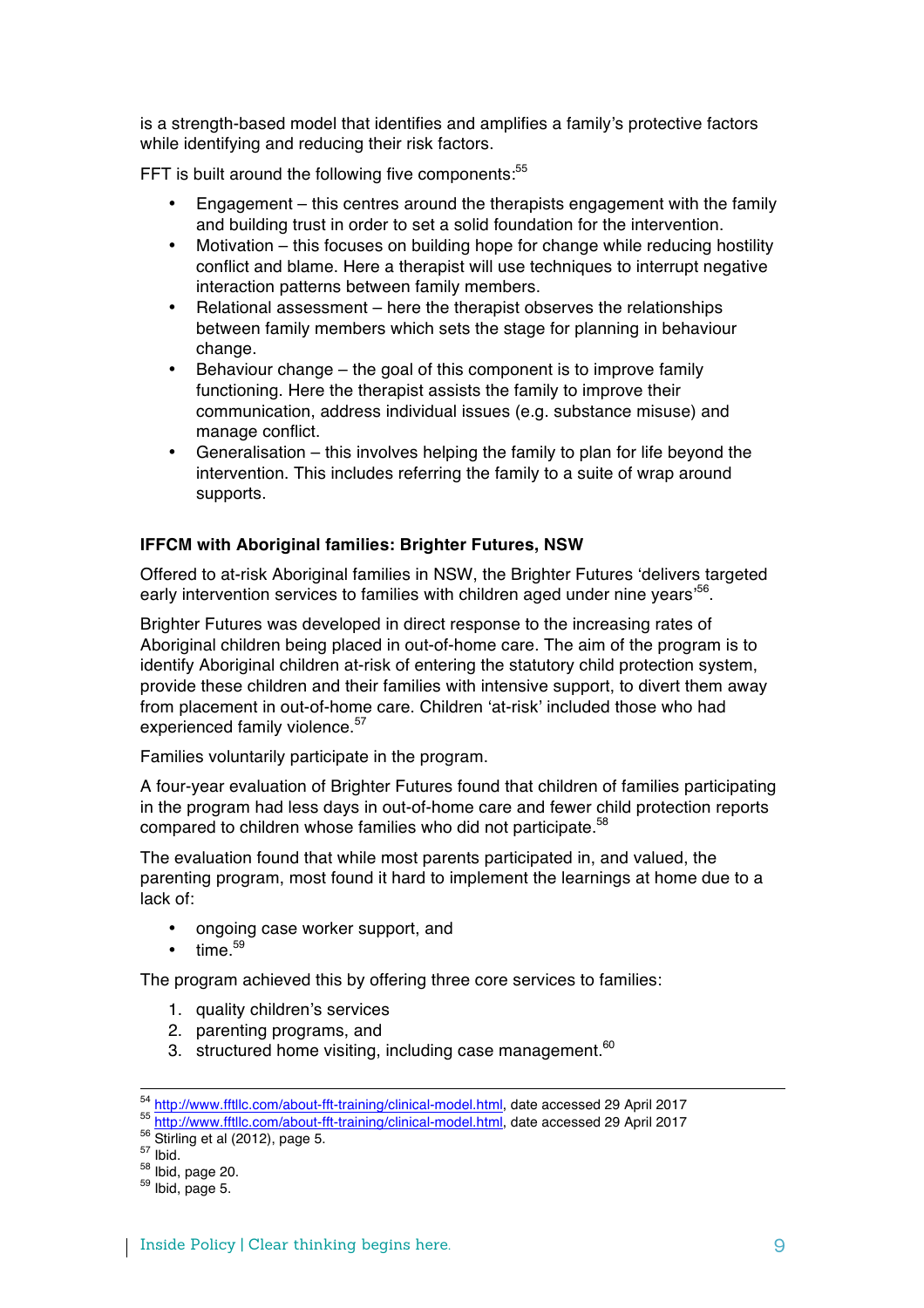The evaluation cited the relationship between the case worker and family / parent(s) to be critical for the family's ongoing participation in the program. This was achieved through assisting the family to talk through and confront issues as well as referring families to appropriate supports.

# **Wrap around services families: Child FIRST, USA**

The 'Child and Family Interagency Resource, Support, and Training Program' or Child FIRST is a wrap-around service run out of Bridgeport, Connecticut.<sup>61</sup> Child FIRST targets children five years old or younger who have experienced or exposed to family violence and are at high risk or experiencing developmental issues or behavioural, social, and emotional difficulties.<sup>62</sup> Due to the centrality of the parentchild relationship in the child's development of self, trust, and integrity, the program aims to support this relationship through the coordination of services.<sup>63</sup> Initially, staff conduct assessments of new clients in their home or community to understand the level of violence in the family, development and emotional needs, and the wider needs of the family.<sup>64</sup> Once the needs are assessed, Child FIRST coordinates and provides access to a variety of services for their clients to create an individualised plan to fulfil their needs. $65$  These services range over 12 domains including child development, child mental health, child protective services, adult mental health, child education, adult education, social services, medical, operational (such as legal services, advocacy), family support, recreation (such as summer camps, after-school programs), and family violence. $66$  The participants within the evaluative study were recommended from 11 to 34 different services across the 12 domains.<sup>67</sup> Within 90 days, 84 per cent of families received the recommended service.<sup>68</sup>

The service evaluation found positive changes on the family, parent, and child levels. Firstly, the program was able to foster safer family environments with the child experiencing significantly fewer family and non-family violent and traumatic events.<sup>69</sup>Secondly, the parent's favourably rated Child FIRST and reported statistically significant decreases in stress and distress associated with parenting from the program.<sup>70</sup> Parents also improved in managing their child and reinforcing relationships.<sup>71</sup> Thirdly, the children's experience of intrusive and avoidance behaviours was statistically significant in its decrease.<sup>72</sup> Though not statistically significant, decreases were also found in depressive, post-traumatic stress, and dissociative symptoms, hyperarousal, and anger.73 The decrease in symptoms for children was linked to the number of hours and time within the service.<sup>74</sup> Those who stayed longer within the program and had more hours with the service showed more

<u> 2002 - Andrea San Andrew Maria (h. 1888).</u><br>2003 - Andrew Maria (h. 1882). <sup>60</sup> Ibid.<br><sup>62</sup> Crusto et al., 2008:2-3<br><sup>62</sup> Ibid.<br><sup>63</sup> Ibid. p.2<br><sup>64</sup> Ibid. p.2<br><sup>66</sup> Ibid. p.13<br><sup>67</sup> Ibid. p.14<br><sup>69</sup> Ibid. p.14<br><sup>70</sup> Ibid. p.14<br><sup>70</sup> Ibid. p.14<br><sup>72</sup> Ibid. p.14<br><sup>72</sup> Ibid. p.14 <sup>72</sup> Ibid. p.10, 14; Such behaviours include flashbacks and nightmares, or emotional numbing and place avoidance respectively (Crusto et al., 2008:14)<br><sup>73</sup> Ibid. p.14 <sup>73</sup> Ibid. p.14 <sup>74</sup> Ibid. p. 10-11, 14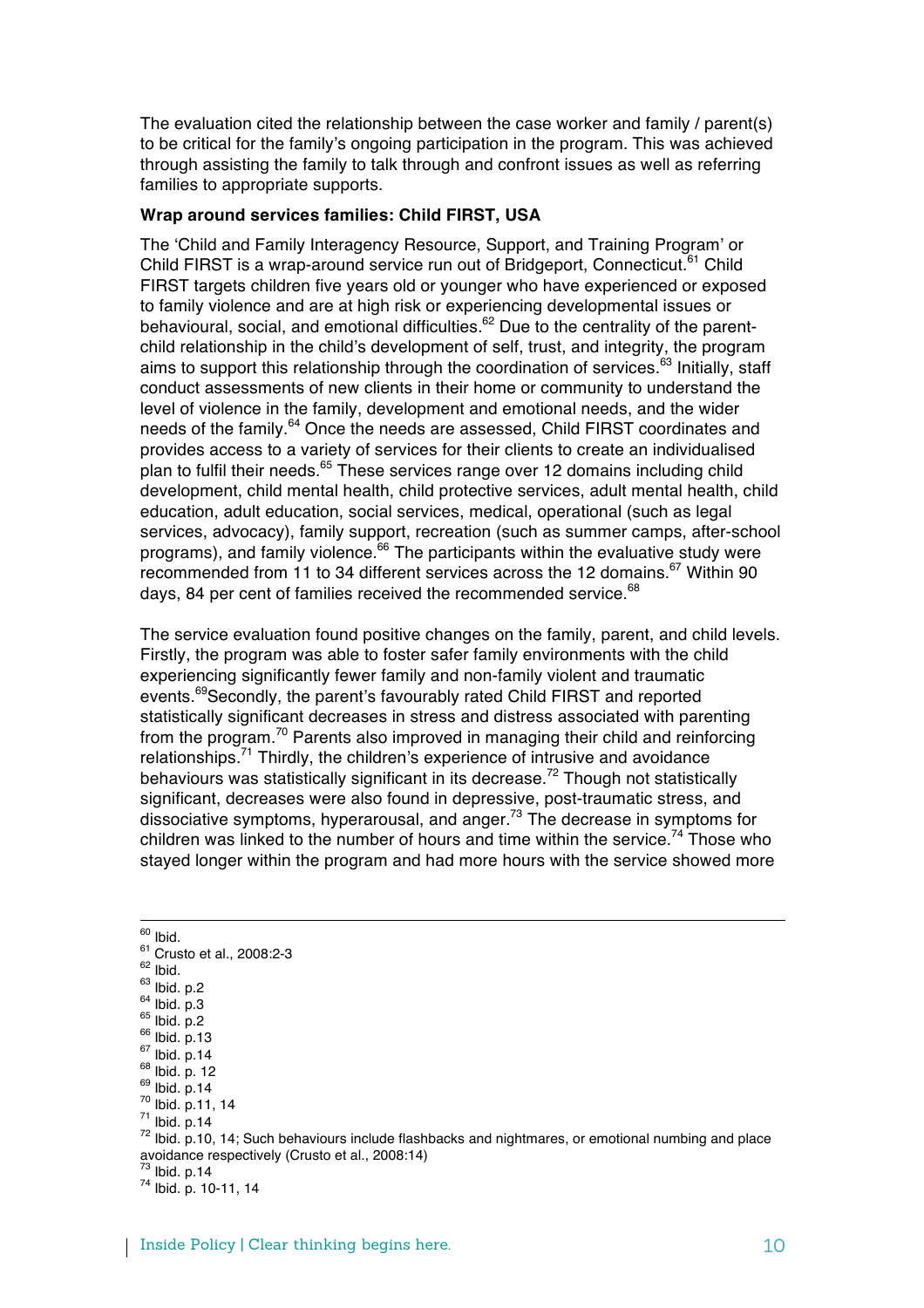improvement.<sup>75</sup> Those within the study stayed on average 7.5 months, receiving on average 55.27 hours of services.<sup>76</sup>

### **Relationships-based approach: Stand By Me Program, Berry Street**

Berry Street provides a range of Intensive Case Management Services for young people who are 'high risk' and have 'high needs'.<sup>77</sup> One such service provided by Berry Street is the Stand By Me program (SBM) aimed at high-risk young people leaving care.<sup>78</sup> SMB is a three stage program which focuses on preparation, transition, and post-care support.<sup>79</sup> The program aims to foster relationships with the clients while they are still in care and from this support them more intensively once they leave through direct case management.<sup>80</sup> Thus, SMB supports young people aged 16, preparing to leave care, to 21 year olds.<sup>81</sup> In the preparation and transition phases, clients are actively encouraged to participate in planning their transition (such as accommodation) and are supported to deal with issues of trauma and anxiety that the turbulent period can shake up. $82$  Once children have left care, the role of the SMB shifts to case management and facilitates mental health support, housing, financial assistance, education and training, connecting clients with their families, disability services, and government services.<sup>83</sup> The case manager is key to addressing the immediate and long-term needs of the out-of-care clients.<sup>84</sup> Notably, one participant within the pilot study became a parent during their transition and was given extra support by the program. $85$  Relationships are at the centre of this program, thus the case manager's relationship with their client is of significance as well as maintaining relationships with previous carers and engaging with the client's family. $86$ 

As only an interim evaluation has been conducted, it is very difficult to see the longterm outcomes of SBM. However, SBM has been successful in re-establishing family contact and creating realistic expectations regarding family ties.<sup>87</sup> Some clients returned to their family once they left care, and SBM was there to provide a safety net if these family placements broke down.<sup>88</sup> Additionally, SBM helped clients to feel less isolated and vulnerable once they moved into independent housing and helped them with their housing needs.<sup>89</sup> In times of crisis, case managers were able to help the client access Centrelink support, advocate for their needs, and were able to continue their support no matter what the circumstance, such as if the client became homeless or moved out of the metropolitan area.<sup>90</sup> Feedback gained through the evaluation suggested that the flexibility, reliability, and consistency of the case worker helped the client to stay engaged with the service. $91$ 

- <sup>75</sup> Ibid. p.10, 14
- 
- 
- <sup>75</sup> Ibid. p.10, 14<br>
<sup>76</sup> Ibid. p.4<br>
<sup>77</sup> Berry Street, 2016<br>
<sup>78</sup> Meade & Mendes, 2014:5,10<br>
<sup>79</sup> Ibid. p. 8<br>
<sup>80</sup> Ibid. p.10, 20<br>
<sup>81</sup> Ibid. p.9-10<br>
<sup>82</sup> Ibid. p.5-6, 19, 33<br>
<sup>83</sup> Ibid. p. 5-6, 19, 33<br>
<sup>84</sup> Ibid. p. 34<br>
- 
- 
- 
- 
- 
- 
- 
- 
- 
- 
-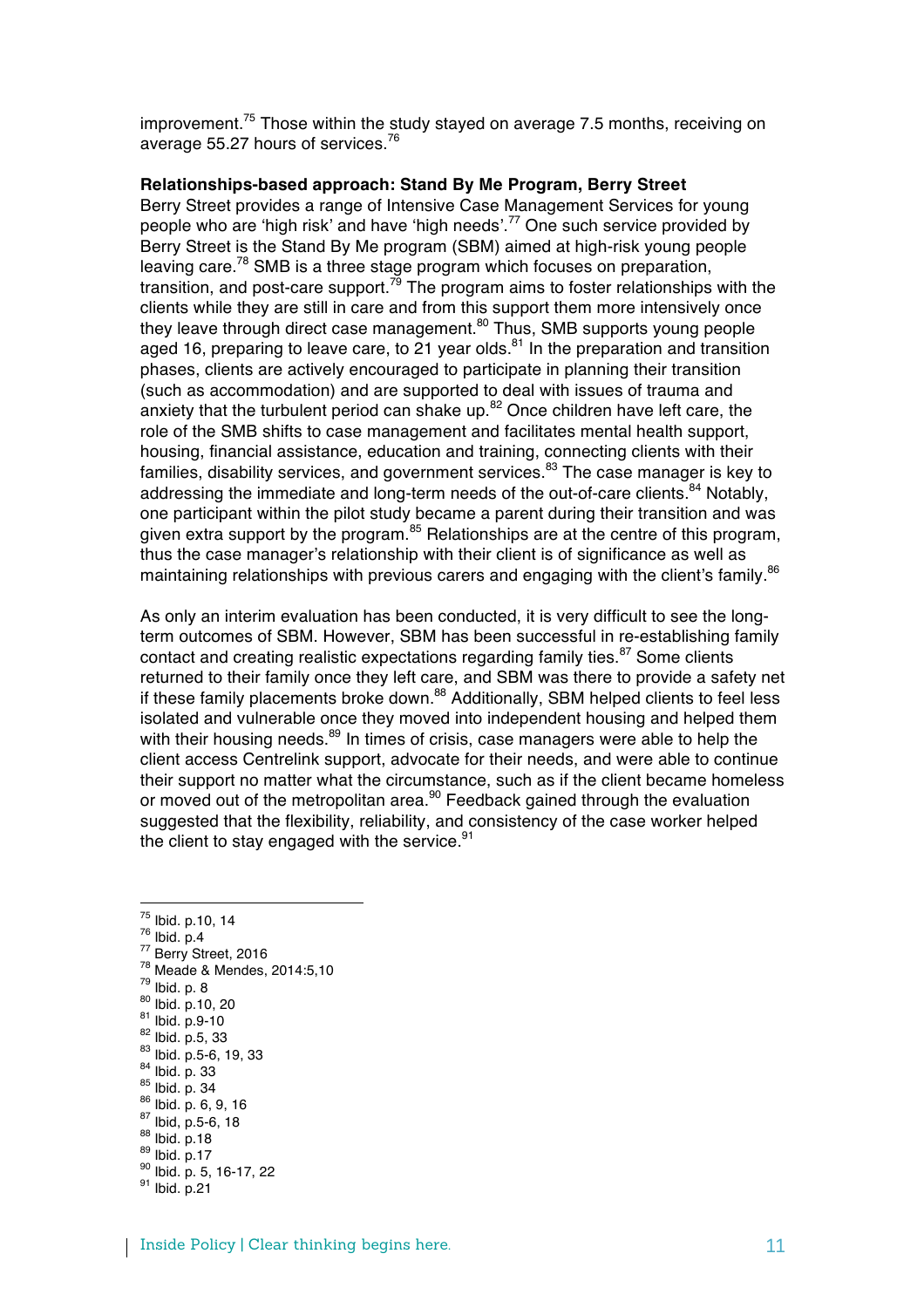# **6. Implications for designing IFFCM services**

The findings of the literature review highlight a number of implications for the design of IFFCM services for the purposes of the family violence service co-design project. Framed as possible design parameters for IFFCM services, the services designed should include the following:

- A trusted care coordinator. Ideally this person is Indigenous, operates from a trauma-informed practice framework and is well networked within the local social and health service system.
- Wrap around supports by way of a multi-disciplinary team. Care for a family is planned in concert with a team of clinicians and support workers. Referrals to services are enacted through this care team arrangement. Joint care coordination between a clinician and the care coordinator should be considered.
- In-home and outreach. Care for a family is delivered in the home as a starting point rather than at the provider's organisation. The care team makes regular visits to the family home. Where this is not possible the provider's premises is trauma-informed.
- Service integration. Local services (where available) are involved in a family's care planning, delivery and monitoring. This helps build a net of support which includes identifying and managing risk faster and more appropriately.
- Minimum six months, weekly engagement. Intensity of intervention is key. Higher risk families will require more frequent interaction with the care team for a longer period of time. Families at a lower level of risk will require at least weekly engagement for a minimum period of six months.
- Mix of interventions. The family unit and individuals within the family are able to access arrange of therapies and interventions including:
	- Perpetrator interventions.
	- Individual counselling.
	- Treatment for substance misuse.
	- Education and training.
	- Cognitive behavioural therapies.